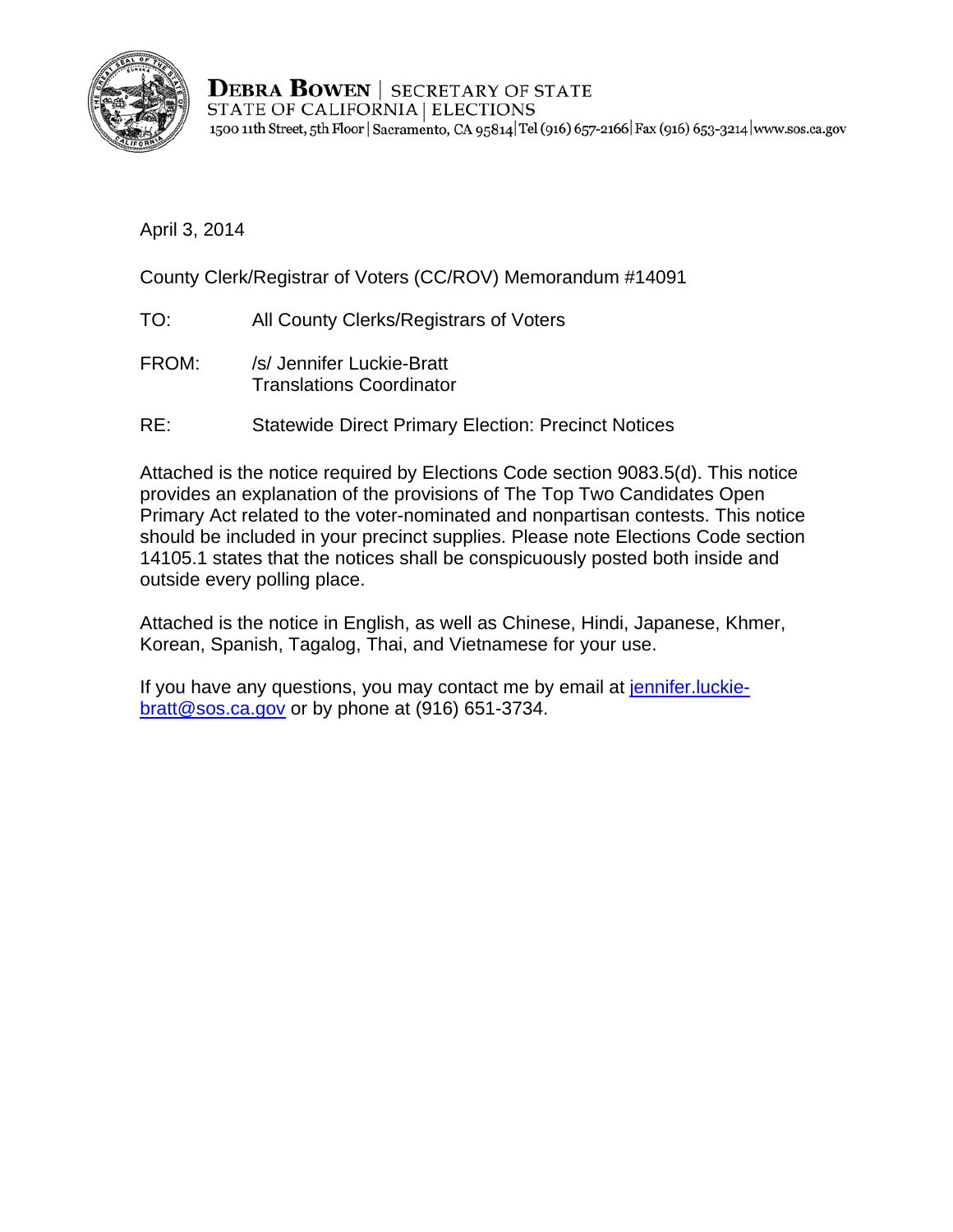### Elections in California

The Top Two Candidates Open Primary Act requires that all candidates for a voter-nominated office be listed on the same ballot. Previously known as partisan offices, voter-nominated offices are state legislative offices, U.S. congressional offices, and state constitutional offices.

In both the open primary and general elections, you can vote for any candidate regardless of what party preference you indicated on your voter registration form. In the primary election, the two candidates receiving the most votes—regardless of party preference—move on to the general election. If a candidate receives a majority of the vote  $(50$  percent  $+ 1)$ , a general election still must be held.

California's open primary system does not apply to candidates running for U.S. President, county central committee, or local offices.

California law requires the following information to be printed in this notice.

#### Voter-Nominated Offices

Political parties are not entitled to formally nominate candidates for voter-nominated offices at the primary election. A candidate nominated for a voter-nominated office at the primary election is the nominee of the people and not the official nominee of any party at the general election. A candidate for nomination to a voter-nominated office shall have his or her party preference, or lack of party preference, stated on the ballot, but the party preference designation is selected solely by the candidate and is shown for the information of the voters only. It does not mean the candidate is nominated or endorsed by the party designated, or that there is an affiliation between the party and candidate, and no candidate nominated by the voters shall be deemed to be the officially nominated candidate of any political party. In the county sample ballot booklet, parties may list the candidates for voter-nominated offices who have received the party's official endorsement.

Any voter may vote for any candidate for a voter-nominated office, if they meet the other qualifications required to vote for that office. The top two vote-getters at the primary election move on to the general election for the voter-nominated office even if both candidates have specified the same party preference designation. No party is entitled to have a candidate with its party preference designation move on to the general election, unless the candidate is one of the two highest vote-getters at the primary election.

#### Nonpartisan Offices

Political parties are not entitled to nominate candidates for nonpartisan offices at the primary election, and a candidate at the primary election is not the official nominee of any party for the specific office at the general election. A candidate for nomination to a nonpartisan office may not designate his or her party preference, or lack of party preference, on the ballot. The top two vote-getters at the primary election move on to the general election for the nonpartisan office.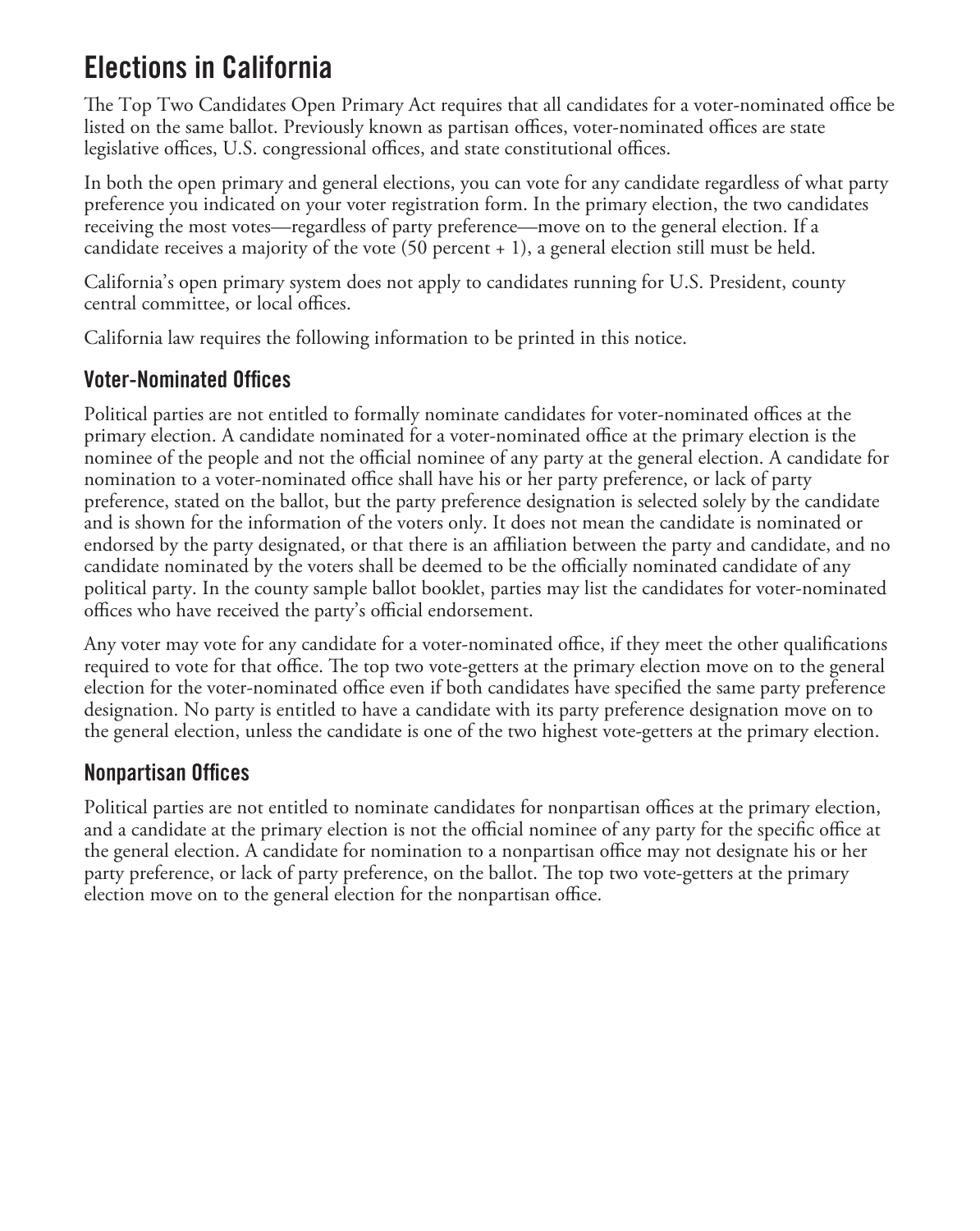### California**州選舉**

「得票最多的兩名候選人開放式初選法案」要求將選民提名公職的所有候選人都列在同一份 選票上。由選民提名的公職以前稱為黨派公職,有州立法公職、聯邦國會公職及依據憲法設 立的州府公職。

在開放式初選及普選中,您可以投票支持任何候選人,而無論您在選民登記表格上表明歸屬 哪個黨派。在初選中得票最多的兩名候選人(而無論黨派歸屬)進入普選。即使一名候選人 獲得過半數選票(50%+1),也仍須舉行普選。

California州的開放式初選制度不適用於競選美國總統、縣中央委員會或當地公職的候選人。

California州法律要求在此通告中列印如下資訊。

#### **由選民提名的公職**

政黨無資格在初選中為選民提名的公職正式提名候選人。在初選中,就由選民提名的公職而 言,獲提名的候選人均為民眾的提名者,而非任何政黨在普選中的正式提名者。就由選民提 名的公職而言,獲提名的候選人應在選票上列明其黨派歸屬或無黨派歸屬;但黨派歸屬名稱 完全由候選人選取,日僅供選民參考。這並不意味著候選人得到所指政黨的提名或支持,或 該政黨與該候選人之間有隸屬關係。由選民提名的候選人不得被視為任何政黨的正式提名候 選人。在縣選票樣本小手冊中,各政黨可列出得到該政黨正式聯名支持的選民提名公職候選 人。

任何選民都可以對選民提名公職的任何候選人投票,前提是他們符合對該公職投票所規定的 其它資格條件。在初選中得票最高的兩人將進入選民提名公職的普選,即便這兩名候選人均 明確指定了相同的黨派歸屬也不例外。對於將某個政黨列為其政黨歸屬選擇的候選人,任何 政黨均無資格讓該候選人參加普選,除非該候選人是初選中得票最多的兩人之一。

#### **非黨派公職**

政黨無資格在初選中提名非黨派公職的候選人,而且初選候選人並非任何政黨參加該公職普 選的正式獲提名者。獲非黨派公職提名的候選人可以不在選票上指明其黨派歸屬或無黨派歸 屬。初選中得票最高的兩人將進入該非黨派公職的普選。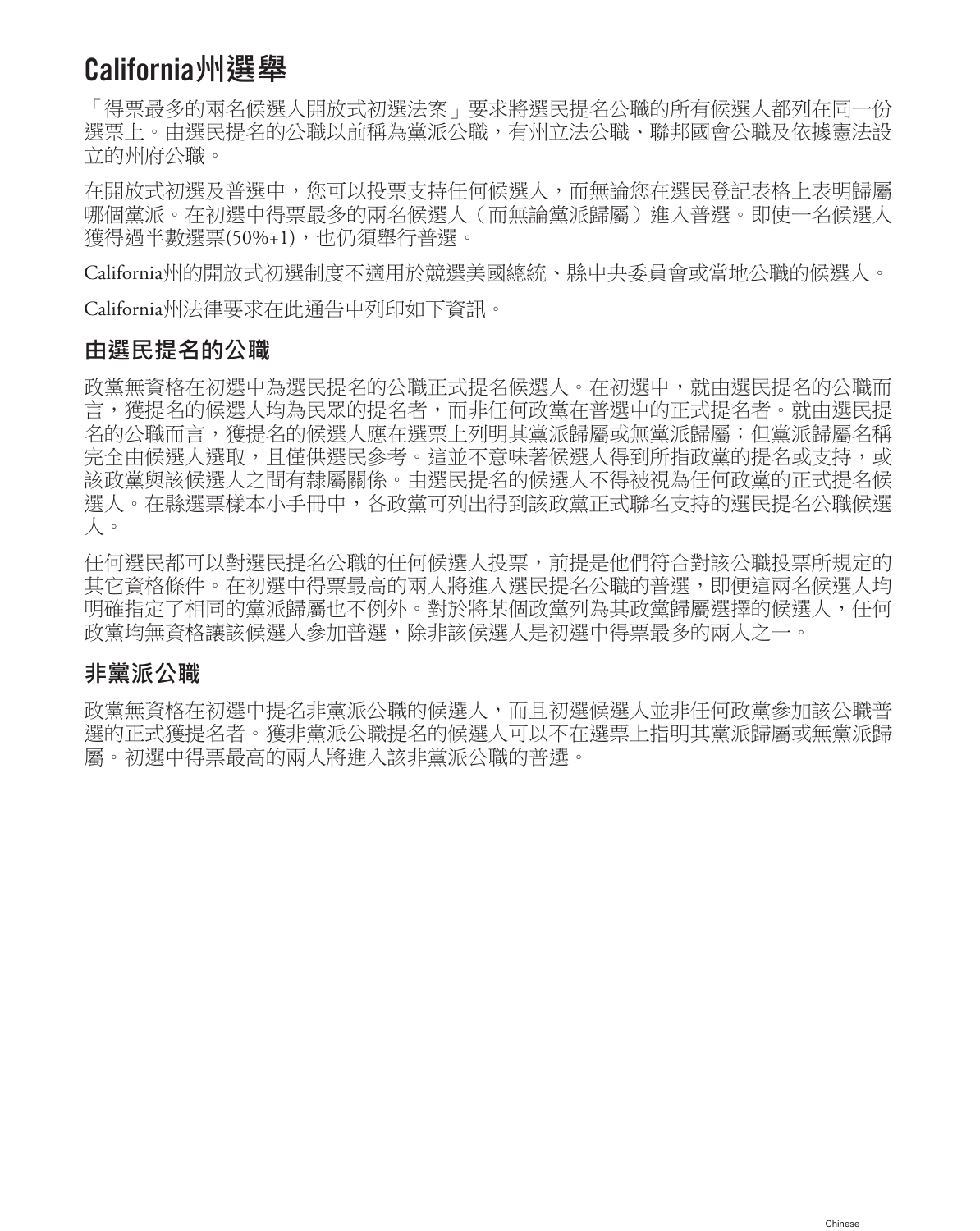### California **में चुनाव**

शीर्ष दो उम्म्मीदवार सम्बन्धी ओपन प्राइमरी ऐक्ट के अनुसार यह आवश्यक है कि मतदाता-नामित पद के लिए सभी उम्मीदवार एक ही मतपत्र पर सूचीबद्ध हों। पूर्व में ये पक्ष समर्थित पदों, मतदाता-नामित पदों और राज्य विधायी पदों, यू. एस. कांग्रेस के पदों, तथा राज्य संवैधानिक पदों के रूप में जाने जाते थे।

ओपन प्राइमरी और आम चुनावों, दोनों में, आप किसी भी उम्मीदवार के पक्ष में मतदान कर सकते हैं चाहे आपने अपने पंजीकरण फॉर्म पर कोई भी पार्टी पसंदगी इंगित की हो। प्राथमिक चुनाव में, सबसे अधिक मत प्राप्त करने वाले दो उम्मीदवार—चाहे उनकी पार्टी पसंदगी कोई भी हो—आम चुनाव की दिशा में आगे बढ़ते हैं। अगर किसी उम्मीदवार को बहुमत (50 प्रतिशत +1) प्राप्त होता है, तो भी आम चुनाव आयोजित किया जाना चाहिये।

California की ओपन प्राइमरी प्रणाली अमेरिकी प्रेसिडेंट, काउंटी केंद्रीय समिति, या स्थानीय पदों के लिए चुनाव में खड़े उम्मीदवारों के लिए लागू नहीं होती है।

California के कानून के अनुसार इस नोटिस पर निम्नलिखित जानकारी छापी जानी आवश्यक है।

#### **मतदाता-नामित पद**

प्राथमिक चुनाव में राजनीतिक पार्टियां औपचारिक रूप से मतदाता-नामित पदों के लिए उम्मीदवारों को मनोनीत करने की हकदार नहीं हैं। किसी मतदाता-नामित पद के लिए मनोनीत उम्मीदवार लोगों का मनोनीत उम्मीदवार है, न कि आम चुनाव में किसी भी पार्टी का आधिकारिक मनोनीत उम्मीदवार। किसी मतदाता-नामित पद के नामांकन के लिए उम्मीदवार के द्वारा अपनी पार्टी पसंदगी, या पार्टी पसंदगी का अभाव मतपत्न पर बताया गया होगा, लेकिन पार्टी पसंदगी पदनाम का चयन केवल उम्मीदवार के द्वारा किया जाता है और उसे केवल मतदाताओं की जानकारी के लिए दर्शाया जाता है। इसका मतलब यह नहीं है कि उम्मीदवार निर्दिष्ट पार्टी के द्वारा मनोनीत या समर्थित है, या कि पार्टी और उम्मीदवार के बीच कोई संबद्धता है, और मतदाताओं के द्वारा नामित किसी भी उम्मीदवार को किसी भी राजनीतिक पार्टी का आधिकारिक तौर पर नामित उम्मीदवार होना नहीं समझा जायेगा। काउंटी की नमूना मतपत्न पुस्तिका में, पार्टियां मतदाता-नामित पदों के लिए ऐसे उम्मीदवारों को सूचीबद्ध कर सकती हैं जिन्हें पार्टी का आधिकारिक समर्थन प्राप्त हुआ है।

कोई भी मतदाता किसी भी मतदाता-नामित पद के लिए मतदान कर सकता है, अगर वे उस पद के लिए मतदान करने हेतु आवश्यक अन्य योग्यताओं को पूरा करते हों। प्राथमिक चुनाव में दो शीर्ष मत-प्राप्तकर्ता मतदाता-नामित पद के लिए आम चुनाव की दिशा में आगे बढ़ते हैं, भले ही दोनों उम्मीदवारों ने एक ही पार्टी पसंदगी पदनाम निर्दिष्ट किया हो। कोई भी पार्टी अपनी पार्टी पसंदगी पदनाम वाले किसी उम्मीदवार को आम चुनाव की दिशा में आगे बढ़ाने की हकदार नहीं है, जब तक कि वह उम्मीदवार प्राथमिक चुनाव में दो अधिकतम मत-प्राप्तकर्ताओं में से एक न हो।

#### **निर्दलीय पद**

राजनीतिक पार्टियां प्राथमिक चुनाव में निर्दलीय पदों के लिए उम्मीदवारों को नामित करने की अधिकारी नहीं हैं, और प्राथमिक चुनाव में कोई उम्मीदवार आम चुनाव में विशिष्ट पद के लिए किसी भी पार्टी का आधिकारिक मनोनीत उम्मीदवार नहीं होता है। किसी निर्दलीय पद के नामांकन के लिए उम्मीदवार, मतपत्न पर, अपनी पार्टी पसंदगी, या पार्टी पसंदगी का अभाव निर्दिष्ट नहीं कर सकता है। प्राथमिक चुनाव में दो शीर्ष मत-प्राप्तकर्ता निर्दलीय पद के लिए आम चुनाव की दिशा में आगे बढ़ते हैं।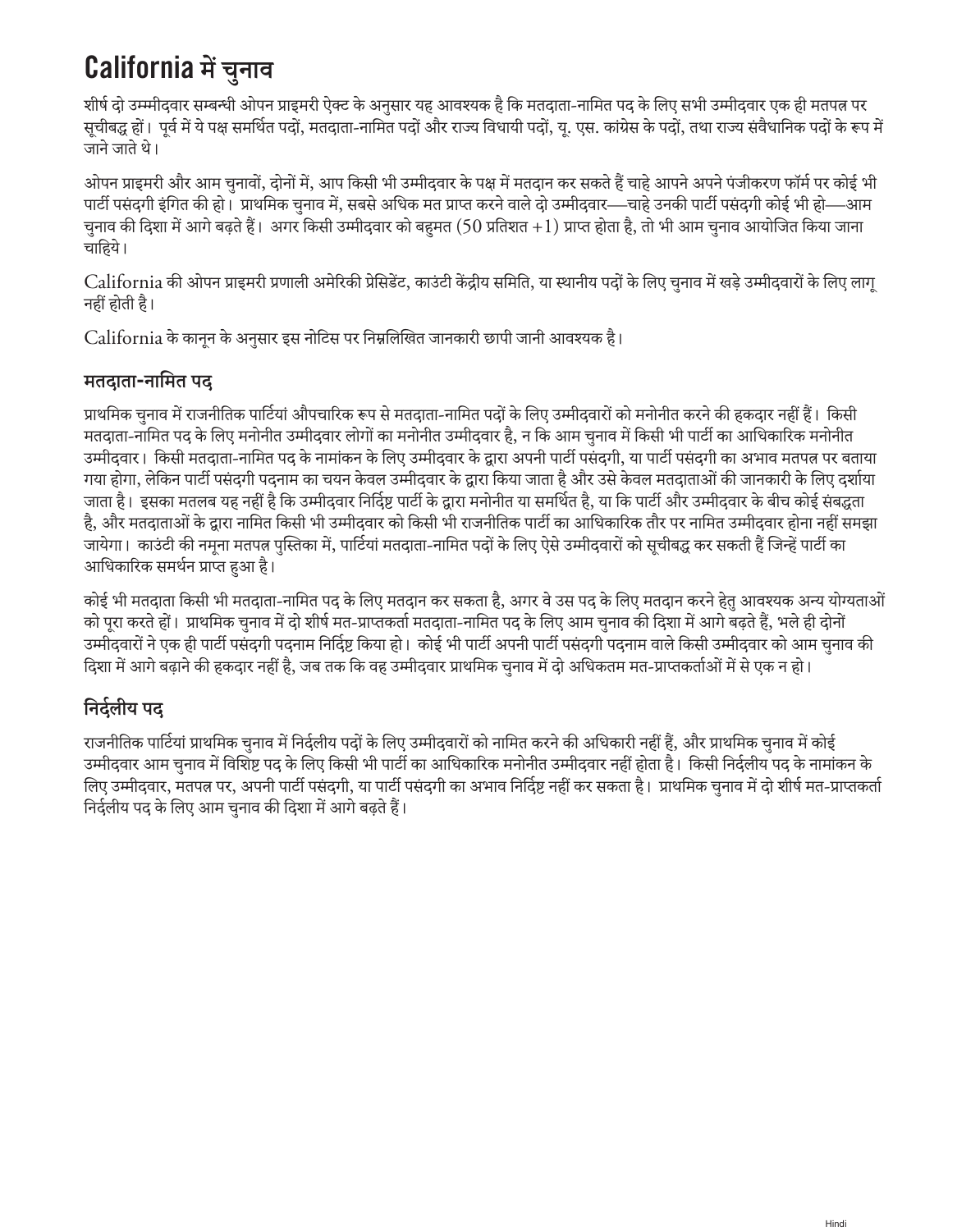### California**州の選挙**

上位二位候補者開放型予備選挙法令は、有権者指名公職に立候補する全候補者名が同じ投票 用紙に記載されることを要請します。以前は政党公職として知られていましたが、有権者指名公 職は州議会、連邦議会、及び州憲法評議会の公職です。

開放型の予備選挙と総選挙の両方で、有権者登録時に表明した支持政党に関わらず、有権者は どの候補者にも投票できます。予備選挙では、支持政党に関わらず最多数の票を得た二名の候 補者が総選挙に進めます。候補者一人が多数票(50パーセント+1)を得票した場合でも、総選挙 は実施されます。

California州の開放型予備システムは米国大統領、郡中央委員会、または、地方公職に立候補す る候補者には適用されません。

California州法は本通知に以下の情報を記載することを要請します。

#### **有権者指名公職**

政党は予備選挙の有権者指名公職の候補者を公式に指名できません。予備選挙で有権者指名 公職に指名された候補者は州民の候補者であり、総選挙の公式な政党候補者ではありません。 有権者指名公職の指名獲得を求める候補者は、投票用紙に支持政党又は支持政党なしを記載 することができますが、支持政党は候補者による選択であり有権者のみに開示されます。これ は、候補者が当該政党から指名されたり支援を受けたことではなく、また、当該政党と候補者間 に所属関係があるものでありません。また、有権者によって指名された候補者は政党から公式に 指名されたものではありません。政党は、郡投票用紙見本冊子に政党から公式に支援を受けた 有権者指名公職の候補者の一覧表を載せることができます。

有権者は、有権者指名公職に投票する資格があればその公職のどの候補者にも投票できます。 予備選挙の上位得票者二名が有権者指名公職の総選挙に進めます。両候補者が同じ政党を特 定した場合でも適用されます。予備選挙での上位得票者二名のうちの一名が当該政党でない限 り、総選挙に進む当該政党を支持する候補者を当該政党の候補者とすることはできません。

#### **無党派の公職**

政党は予備選挙において無党派公職の候補者を指名できません。予備選挙の候補者は総選挙 における特定公職の政党の公式指名候補者ではありません。無党派公職の候補者は、支持政党 を表明または支持政党なしを投票用紙に表記できません。予備選挙で上位二位の得票者のみ が無党派公職の総選挙に進みます。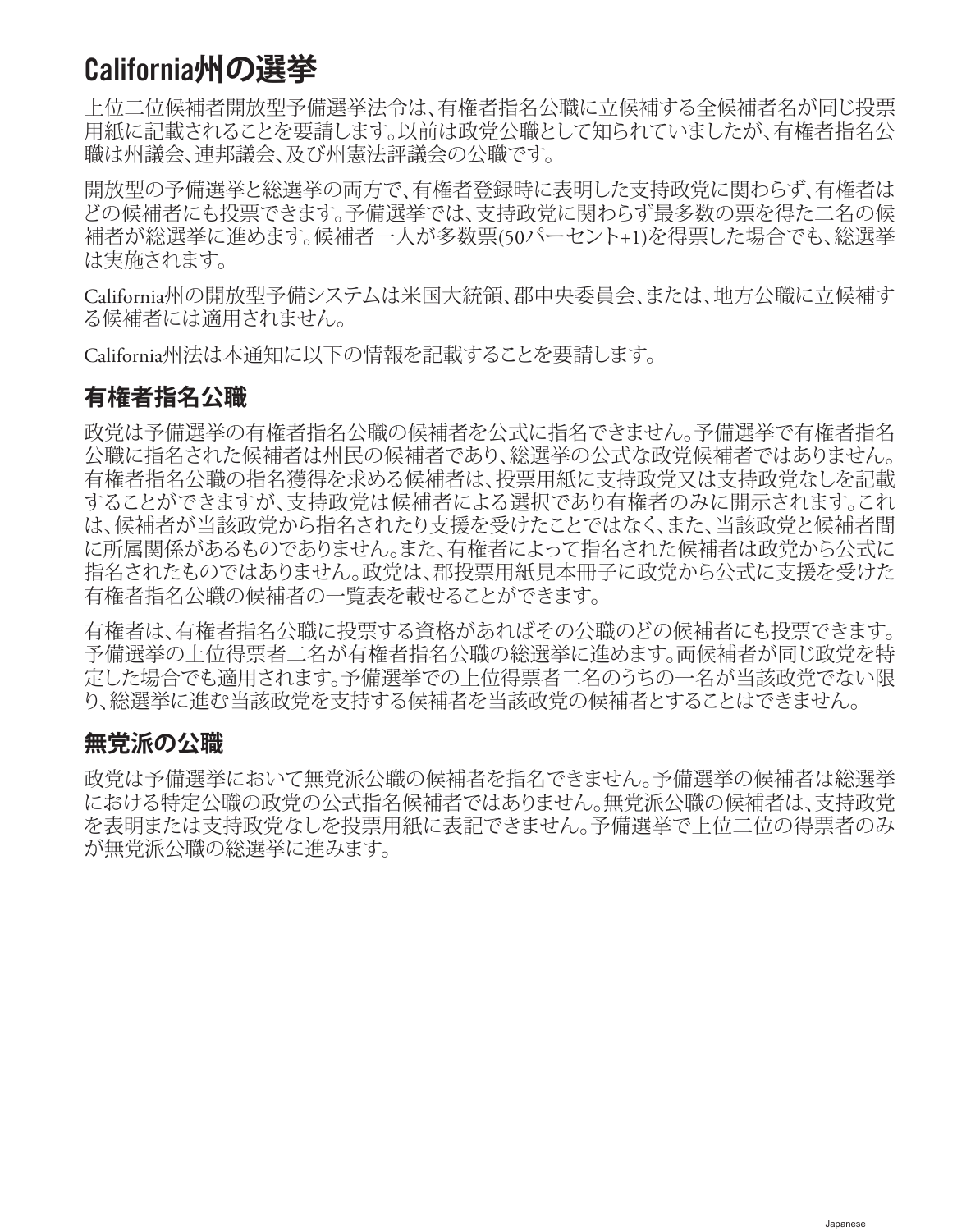## ការបោះឆ្នោតនៅរដ្ឋ California

ចបាប់ការបោះឆ្នោតបឋមសំរាប់ជ្រើសរើសបេក្ខជនកំពូលពីរនាក់ តម្រូវថា គ្រប់បេក្ខជនទាំងអស់ឈរឈ្មោះ សំរាប់ការិយាល័យអ្នកបោះឆ្នោតតែងតាំងគឺត្រូវចុះឈ្មោះនៅក្នុងក្រដាសសន្លឹកឆ្នោតតែមួយ។ កន្លង មកពីមុនហៅថាការិយាល័យបក្សព័ន្ធ ការិយាល័យអ្នកបោះឆ្នោតតែងតាំង គឺជាការិយាល័យនីតិបញ្ញត្តិរដ្ឋ, ការិយាល័យសភានៃសហរដ្ឋអាមេរិក, និងការិយាល័យរដ្ឋធម្មនុញ្ញរដ្ឋ។

ក្នុងការបោះឆ្នោតបឋមដោយបើកចំហ និងការបោះឆ្នោតសកល អ្នកអាចបោះឆ្នោតឲ្យបេក្ខជនណាក៏បាន ដោយមិន គិតពីគណបក្សអាទិភាពដែលអ្នកបានបង្ហាញនៅក្នុងទម្រង់ចុះឈ្មោះបោះឆ្នោត។ ក្នុងការបោះឆ្នោតបឋម បេក្ខជនពីរ នាក់ទទួលសន្លឹកឆ្នោតច្រើនជាងគេ—ដោយមិនគិតពីគណបក្សអាទិភាព—នឹងប្រកួតនៅក្នុងការបោះឆ្នោតសកល។ ប ើសិនជាបេក្ខជនទទួលសំឡេងឆ្នោតភាគច្រើន (50 ភាគរយ + 1), ការបោះឆ្នោតជាសកលនៅតែត្រូវបោះ។

ប្រព័ន្ធបោះឆ្នោតចំហបឋមរដ្ឋCalifornia មិនអនុវត្តចំពោះបេក្ខជនដែលឈរឈ្មោះសំរាប់ប្រធានាធិបតីនៃសហរដ្ឋ អាមេរិក, គណៈកម្មការកណ្លសំរាប់ខោនធីឬការិយាល័យក្នុងតំបន់។

ច្បាប់រដ្ឋ California តម្រូវឲ្យព័ត៌មានខាងក្រោមនេះត្រូវតែមានបោះពុម្ពនៅក្នុងសេចក្តីជូនដំណឹងនេះ។

### អ្នកបោះឆ្នោតបានត្រូវតែងតាំង

គណបក្សនយោបាយទាំងឡាយគឺមិនមានសិទ្ធិដើម្បីតែងតាំងបេក្ខជនជាផ្លូវការសំរាប់ ការិយាល័យអ្នកបោះឆ្នោត តែងតាំងនៅពេលបោះឆ្នោតបឋមបានទេ។ បេក្ខជនដែលបានតែងតាំងសំរាប់ការិយាល័យអ្នកបោះឆ្នោតតែងតាំងនៅ ពេលបោះឆ្នោតបឋម គឺជាអ្នកតែងតាំងនៃពលរដ្ឋ គឺមិនមែនជាអ្នក តែងតាំងផ្លូវការដោយ គណ:បក្សណាម្នាក់នៅពេល បោះឆ្នោតសាកលទេ។ បេក្ខជនតែងតាំងសំរាប់ការិយាល័យអ្នកបោះឆ្នោតតែងតាំងគួរតែមានគណបក្សអាទិភាពរបស់ គេ ឬគ្មានគណបក្សអាទិភាពរបស់គេ បានចែងនៅក្នុងសន្លឹកឆ្នោត ក៏ប៉ុន្តែការចាត់តាំងគណបក្សអាទិភាពគឺត្រូវបាន ជ្រើសរើសដោយបេក្ខជនតែម្នាក់ឯង ហើយក៏មានបង្ញសំរាប់ជាពត៌មានរបស់អ្នកបោះឆ្នោតតែប៉ុណ្ណោះ។ នេះគឺមិន មានន័យថា បេក្ខជនត្រូវបានគេតែងតាំងឬយល់ព្រមដោយគណបក្សដែលតែងតាំងទេ ឬថាមានទំនាក់ ទំនងរវាងគណបក្សនិងបេក្ខជនទេ ហើយគ្មានបេក្ខជនត្រូវបានតែងតាំងដោយអ្នកបោះឆ្នោតគូរត្រូវចាត់ទុកថា បេក្ខជនតែងតាំងជាផ្លូវការរបស់គណបក្សនយោបាយណាមួយឡើយ។ នៅក្នុងកូនសៀវភៅបោះឆ្នោតគំរូនៃខោនធី គណបក្សទាំងអស់អាចចុះរាយឈ្មោះបេក្ខជនសំរាប់ការិយាល័យអ្នកបោះឆ្នោតតែងតាំង ដែលបានទទួលដោយមាន ការគាំទ្រជាផ្លូវការពីគណបក្ស។

អ្នកបោះឆ្នោតម្នាក់ៗអាចបោះឆ្នោតសំរាប់បេក្ខជនណាក៏បានសំរាប់ការិយាល័យអ្នកបោះឆ្នោតតែងតាំង ប ើសិនជា បេក្ខជនទាំងនោះជួបនូវគុណសម្បត្តិនៃការតំរូវផ្សេងៗទៀតដើម្បីជ្រើសតាំងសំរាប់ការិយាល័យនោះ។ បេក្ខជនកំពូល ពីរនាក់ដែលបានមកពីការបោះឆ្នោតបឋមត្រូវបន្តទៅការបោះឆ្នោតសាកល សំរាប់ការិយាល័យអ្នកបោះឆ្នោតតែងតាំង ទោះបីជាបេក្ខជនទាំងពីរនាក់នោះមានការបញ្ជាក់តែងតាំងពីគណបក្សអាទិភាពដូចគ្នាក៏ដោយ។ គ្មានគណបក្សណា មួយមានសិទ្ធិដាក់បេក្ខជនដែលតែងតាំងដោយ គណ:បក្សអាទិភាពឱ្យបន្តទៅការបោះឆ្នោតសាកលបានទេ លើក លែងតែបេក្ខជននោះគឺជាបេក្ខជនម្នាក់នៃចំណោមអ្នកទទួលសន្លឹកឆ្នោតកំពូលទាំងពីរនៅពេលបោះឆ្នោតសាកលបង។

## ការិយាល័យក្រៅបក្សព័ន្ធ

គណបក្សនយោបាយទាំងឡាយគឺមិនមានសិទ្ធិតែងតាំងបេក្ខជនខ្លួនសំរាប់បំរើការិយាល័យពីក្រៅបក្សព័ន្ធនៅពេលបោះ ឆ្នោតសាកលបងបានទេ, ហើយបេក្ខជនដែលឈរឈ្មោះបោះឆ្នោតសាកលបងគឺមិនមែនជាអ្នកតែងតាំងជាផ្លូវការនៃ គណបក្សណាមួយសំរាប់ការិយាល័យជាក់លាក់នៅពេលបោះឆ្នោតសាកលឡើយ។ បេក្ខជនដែលតែងតាំងសំរាប់ ការិយាល័យក្រៅបក្សព័ន្ធមិនអាចចាត់តាំងសំរាប់គណបក្សអាទិភាពរបស់គេ ឬមិនមានគណបក្សអាទិភាពរបស់គេ ទេនៅក្នុងសន្លឹកឆ្នោតទេ។ អ្នកទទួលការជាប់ឆ្នោតកំពូលពីររូបពេលបោះឆ្នោតសាកលបងនោះបន្តទៅការបោះឆ្នោត សាកល់សំរាប់ជាបេក្ខជនការិយាល័យនៅក្រៅបក្សព័ន្ធ។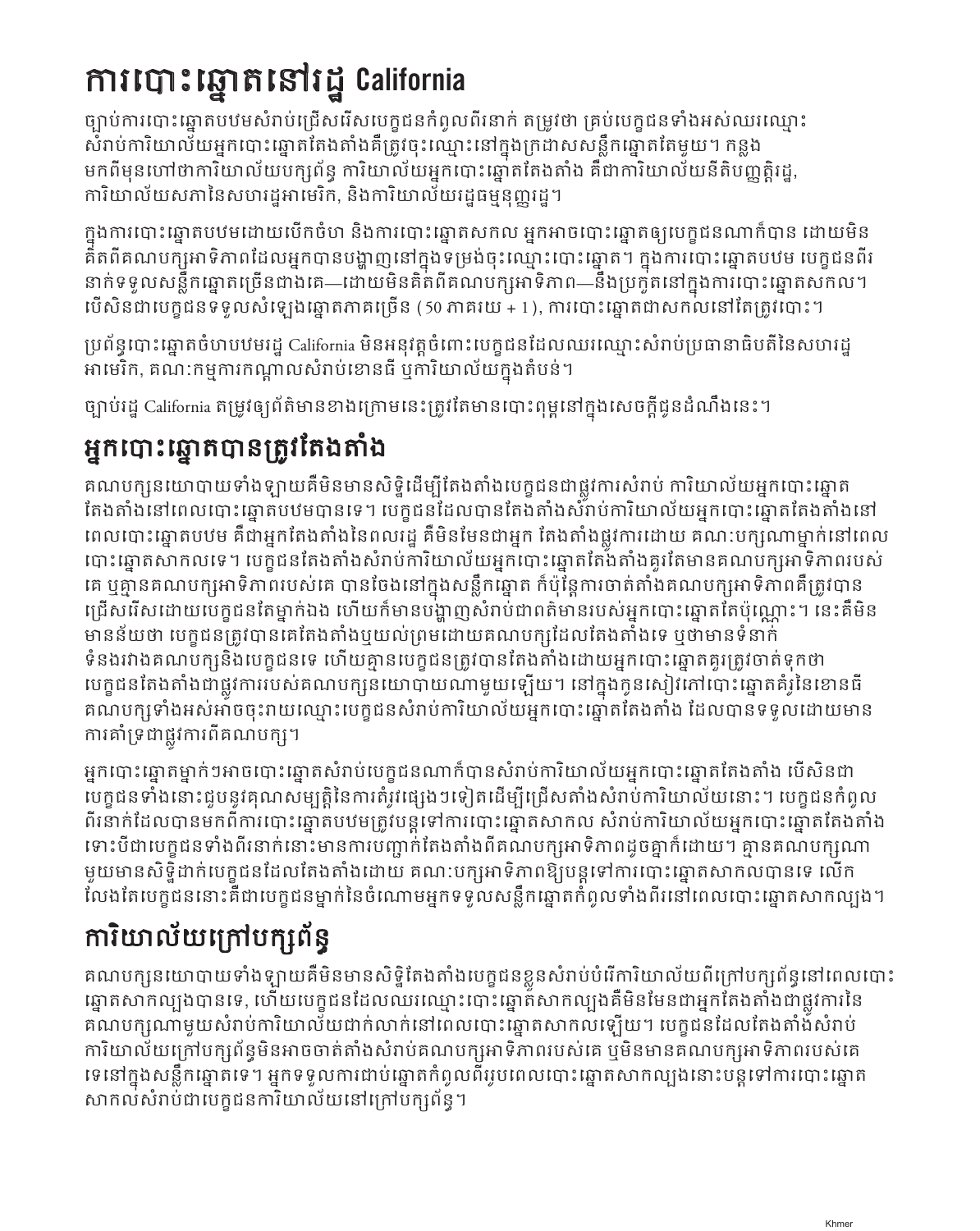### California **주 선거**

1, 2위 후보를 가려내는 공개 예비선거법에 따라 유권자 지명 공직자 선거에 출마한 후보자들은 모두 동일한 투표지에 기재되어야 합니다. 과거 정당 관련직이라고 했던 유권자 지명 공직은 주 의회, 미국 국회사무국, 주 헌법에 준거한 공직 등입니다.

공개 예비선거와 총선거 모두 귀하가 유권자 등록 양식에 기입한 선호 정당에 관계 없이 어떤 후보에게든 투표할 수 있습니다. 예비선거에서 득표수가 가장 높은 후보 두 명(선호 정당에 관계 없이)이 총선에 출마하게 됩니다. 한 후보가 투표의 과반수(50퍼센트 + 1)를 얻은 경우에도 총선은 실시해야 합니다.

California 주의 공개 예비선거 제도는 미국 대통령, 카운티 중앙 위원회, 지방 사무소 선거에 출마한 후보자에게는 적용되지 않습니다.

California 주 법률에 따라 본 공고에는 다음과 같은 정보가 제공되어야 합니다.

#### **유권자 지명 공직자**

정당들은 예비선거에서 유권자 지명 공직자 선거 후보를 공식 지명할 권한이 없습니다. 예비선거에서 유권자 지명 공직자 후보로 지명된 후보는 주민들이 추천한 후보이며 총선에 출마할 특정 정당의 공식 지명자가 아닙니다. 유권자 지명 공직자 지명 후보는 자기가 선호하는 정당 명이나 그런 정당이 없다는 사실을 투표지에 명시해야 합니다. 이때 선호 정당은 후보자 본인의 의지로 선택해야 하며 이는 유권자들에게 정보를 제공하기 위한 목적으로만 공개됩니다. 이는 후보자가 명시한 정당의 지명 혹은 지지를 받는다거나 정당과 후보자 사이에 제휴 관계가 존재한다는 의미가 아니며 유권자들이 추천한 후보를 특정 정당의 공식 지명 후보로 간주해서는 안 됩니다. 정당은 카운티 견본 투표지 책자에 정당의 공식 지지를 받는 유권자 지명 공직자 후보를 기재할 수 있습니다.

유권자는 해당 공직에 선출되는 데 필요한 자격을 갖춘 유권자 지명 공직자 후보라면 누구에게나 투표할 수 있습니다. 예비선거에서 가장 많은 표를 획득한 후보자 두 명은 비록 같은 정당을 지지하더라도 유권자 지명 공직자 선출을 위한 총선에 나란히 진출합니다. 정당은 총선에 참여할 때 자기들을 지지한다고 천명한 후보자를 내보낼 수 없지만, 해당 후보가 예비선거에서 가장 많은 표를 획득한 두 후보 중 한 명인 경우에는 가능합니다.

#### **무소속 공직**

정당들은 예비선거에서 무소속 공직 선거 후보를 공식 지명할 자격이 없으며 예비선거 후보는 총선에서 선출하는 특정 공직에 대한 정당의 공식 후보 지명자가 아닙니다. 무소속 공직 지명 후보는 투표지에 본인의 선호 정당을 명시하지 않거나 선호 정당이 없을 수도 있습니다. 예비선거에서 가장 많은 표를 획득한 후보자 두 명이 무소속 공직 총선에 진출합니다.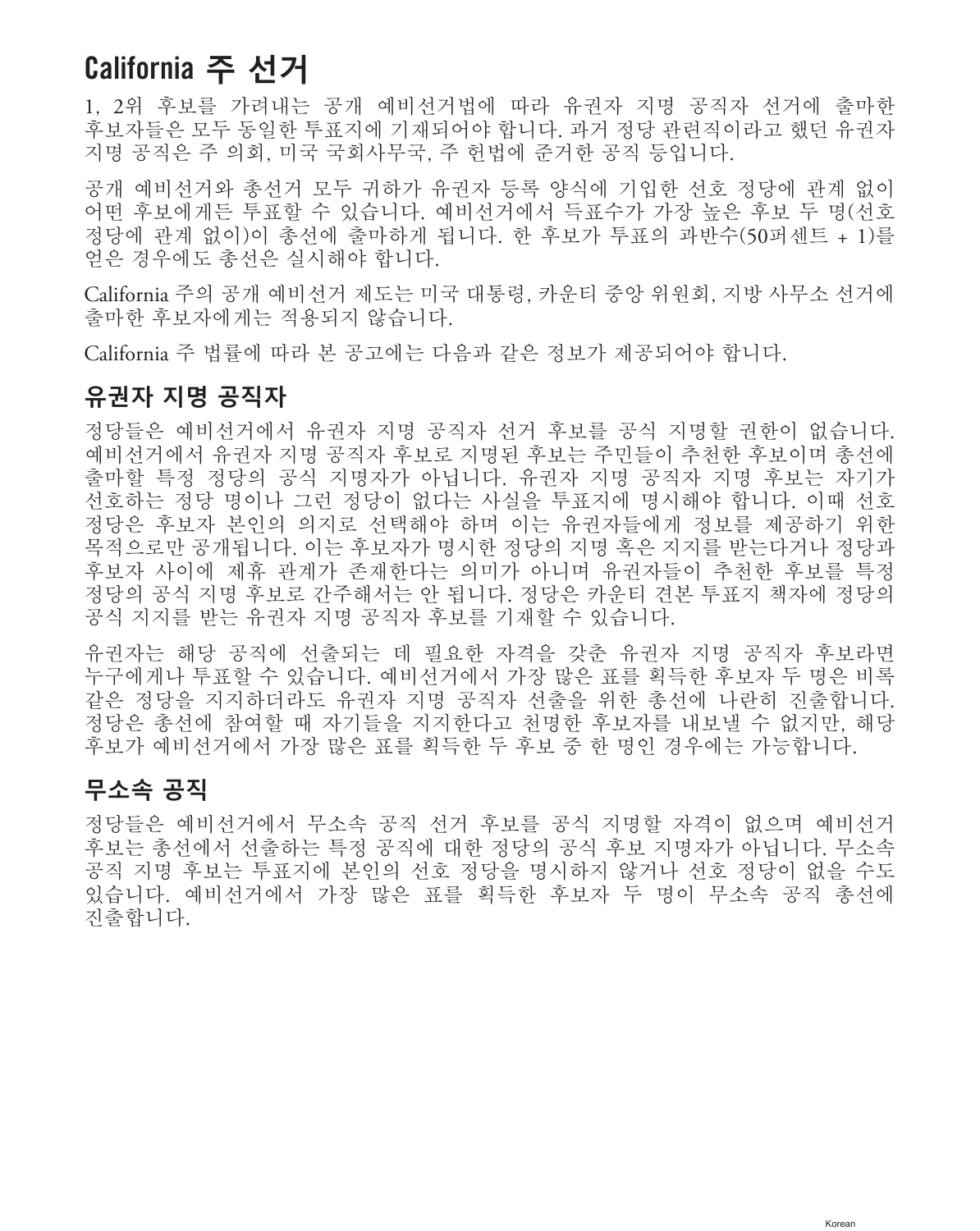### Elecciones en California

La Ley de Primaria Abierta de los Dos Primeros Candidatos exige que todos los candidatos para un cargo nominado por los electores se incluyan en la misma boleta electoral. Anteriormente conocidos como cargos partidistas, los cargos nominados por los electores son cargos legislativos estatales, cargos del Congreso de Estados Unidos y cargos constitucionales estatales.

Tanto en las elecciones primarias abiertas como en las generales, usted puede votar por cualquier candidato sin importar la preferencia de partido que eligió en su formulario de inscripción del elector. En las elecciones primarias, los dos candidatos que reciben la mayor cantidad de votos—sin importar la preferencia de partido—avanzan a la elección general. Si un candidato recibe la mayoría de los votos (50 por ciento + 1), aún se debe realizar una elección general.

El sistema de primaria abierta de California no se aplica a los candidatos que se estén postulando para Presidente de los Estados Unidos, comité central del condado, ni cargos locales.

La ley de California exige que la siguiente información se imprima en esta guía.

#### Cargos Nominados por los Electores

Los partidos políticos no pueden nominar formalmente a candidatos para cargos nominados por los electores en la elección primaria. Un candidato nominado para un cargo nominado por los electores en la elección primaria es la persona nominada por la gente y no la nominación oficial de ningún partido en la elección general. Un candidato para nominación para un cargo nominado por los electores debe establecer su preferencia partidista, o la falta de preferencia partidista, en la boleta electoral, pero solo el candidato puede seleccionar la designación de preferencia partidista y esta se incluye sólo para información de los electores. No significa que el candidato esté nominado o apoyado por el partido designado, o que exista alguna afiliación entre el partido y el candidato, ni se debe considerar que ningún candidato nominado por los electores sea el candidato oficialmente nominado de un partido político. En el folleto de la boleta electoral de muestra del condado, los partidos pueden incluir los candidatos para los cargos nominados por los electores que han recibido el respaldo oficial del partido.

Cualquier elector puede votar por cualquier candidato para un cargo nominado por los electores, si cumple con los otros requisitos necesarios para votar para ese cargo. Los dos candidatos que reciban la mayor cantidad de votos en la elección primaria avanzan a la elección general para el cargo nominado por los electores, incluso si ambos candidatos han especificado la misma designación del partido de preferencia. Ningún partido puede hacer participar en la elección general a un candidato con designación para dicho partido a menos que tal candidato haya sido uno de los dos que obtuvieron la mayor cantidad de votos en la elección primaria.

#### Cargos No Partidistas

Los partidos políticos no tienen derecho a nominar candidatos para cargos no partidistas en la elección primaria, y un candidato en la elección primaria no es el candidato oficial de ningún partido para el cargo específico en la elección general. Un candidato para nominación para un cargo no partidista no puede designar su preferencia partidista, o la falta de ella, en la boleta electoral. Los dos candidatos que reciban la mayor cantidad de votos en la elección primaria avanzan a la elección general para el cargo no partidista.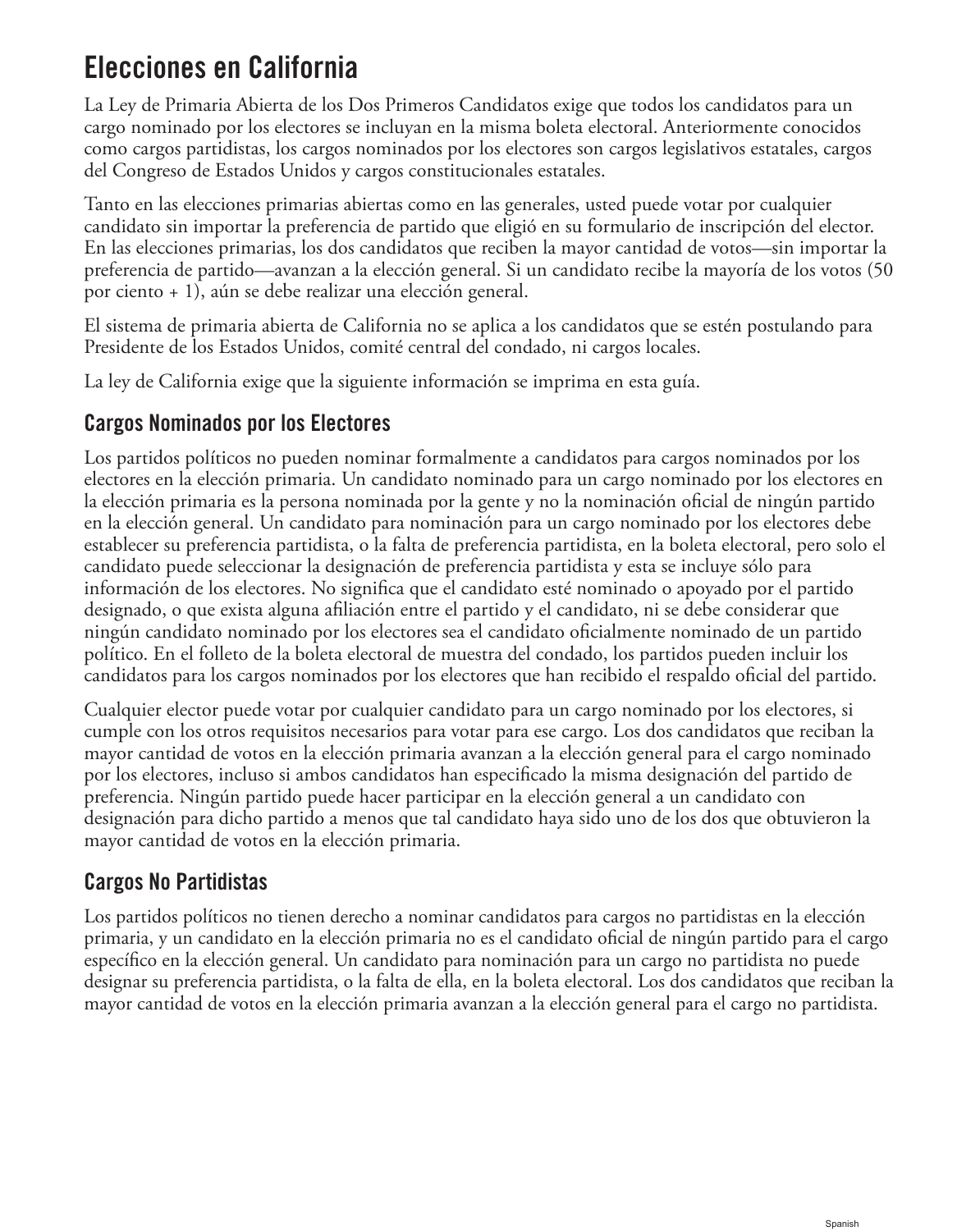### Mga Halalan sa California

Ang Batas sa Bukas na Primarya ng Nangungunang Dalawang Kandidato ay nag-aatas na ang lahat ng kandidato para sa isang iminumungkahi-ng-botante na katungkulan ay ilista sa iisang balota. Dating kilala bilang mga partidistang katungkulan, ang mga iminumungkahi-ng-botante na katungkulan ay mga pambatasang katungkulan ng estado, mga katungkulang pangkongreso ng U.S., at mga katungkulan ayon sa saligang-batas ng estado.

Sa pareho ng bukas na primarya at pangkalahatang halalan, makakaboto kayo para sa sinumang kandidato anuman ang kinakatigang partido na ipinabatid ninyo sa inyong porma ng pagpaparehistro ng botante. Sa primaryang halalan, ang dalawang kandidatong nakatanggap ng pinakamaraming boto—anuman ang kinakatigang partido—ay susulong sa pangkalahatang halalan. Kung ang kandidato ay nakatanggap ng mayoriya ng boto (50 porsiyento + 1), ang isang pangkalahatang halalan ay dapat pa ring ganapin.

Ang bukas na sistema ng primarya ng California ay hindi umaaplay sa mga kandidatong kumakandidato para Presidente ng U.S., sa komite sentral ng county, o mga lokal na opisina.

Ang batas ng California ay nag-aatas na ang mga sumusunod na impormasyon ay ilimbag sa patnubay na ito.

#### Mga Iminumungkahi-ng-Botante na Katungkulan

Ang mga partidong pampulitika ay hindi karapat-dapat na pormal na magmungkahi ng mga kandidato para sa mga iminumungkahi-ng-botante na katungkulan sa primaryang halalan. Ang isang kandidatong iminungkahi para sa isang iminumungkahi-ng-botante na katungkulan sa primaryang halalan ay ang iminungkahi ng mga tao at hindi ang opisyal na iminungkahi ng alinmang partido sa pangkalahatang halalan. Ang isang kandidato para sa pagmungkahi sa isang iminumungkahi-ng-botante na katungkulan ay dapat maghayag ng kanyang kinakatigang partido, o kawalan ng kinakatigang partido, sa balota, pero ang pagtatalaga ng kinakatigang partido ay pinipili ng kandidato lamang at ipinakikita para sa impormasyon ng mga botante lamang. Ito ay hindi nangangahulugan na ang kandidato ay iminungkahi o inendorso ng itinalagang partido, o may pagkakaugnay sa pagitan ng partido at kandidato, at walang kandidatong iminungkahi ng mga botante na dapat ituring na opisyal na iminungkahing kandidato ng alinmang partidong pampulitika. Sa librito ng halimbawang balota ng county, ang mga partido ay maaaring maglista ng mga kandidato para sa mga iminumungkahi-ng-botante na katungkulan na tumanggap ng opisyal na pagrekomenda ng partido.

Sinumang botante ay maaaring bumoto para sa sinumang kandidato para sa isang iminumungkahi-ngbotante na katungkulan, kung sila ay nakakatugon sa ibang mga kuwalipikasyon na iniaatas upang makaboto para sa katungkulang iyon. Ang dalawang nakakuha ng pinakaraming boto sa primaryang halalan ay susulong sa pangkalahatang halalan para sa iminumungkahi-ng-botante na katungkulan kahit na ang parehong kandidato ay tumukoy ng pagtatalaga sa iisang kinakatigang partido. Walang partido na karapatdapat magsulong ng isang kandidato na may itinalagang kinakatigang partido sa pangkalahatang halalan, maliban kung ang kandidato ay isa sa dalawang pinakamarami ang mga nakuhang boto sa primaryang halalan.

#### Mga Di-partidistang Katungkulan

Ang mga partidong pampulitika ay hindi karapat-dapat na magmungkahi ng mga kandidato para sa mga di-partidistang katungkulan sa primaryang halalan, at ang isang kandidato sa primaryang halalan ay hindi ang opisyal na iminungkahi ng alinmang partido para sa partikular na katungkulan sa pangkalahatang halalan. Ang isang kandidato para sa pagmungkahi sa isang di-partidistang katungkulan ay hindi maaaring magtalaga ng kanyang kinakatigang partido, o kawalan ng kinakatigang partido, sa balota. Ang dalawang nakakuha ng pinakamaraming boto sa primaryang halalan ay susulong sa pangkalahatang halalan para sa di-partidistang katungkulan.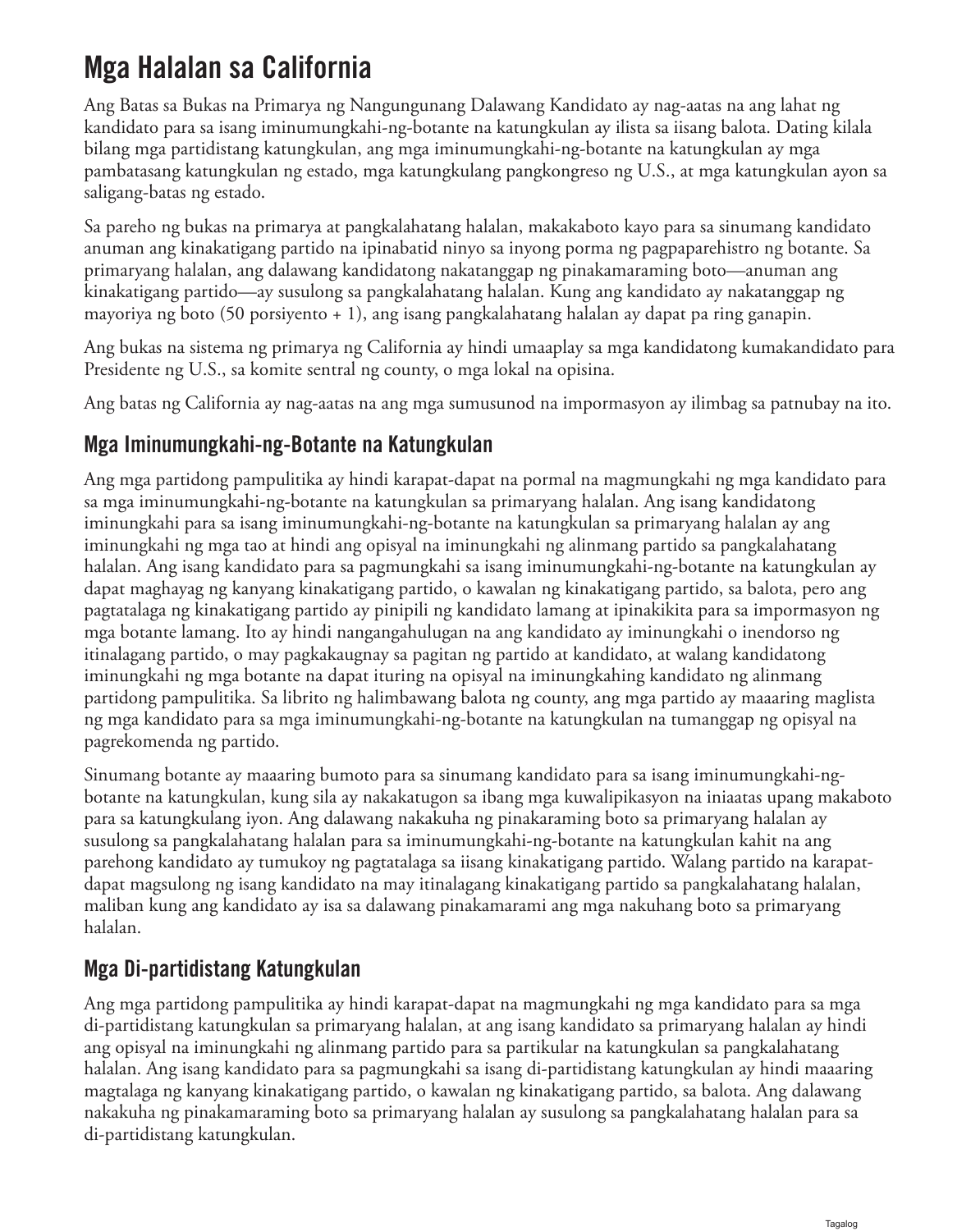# **การเลือกตั้งในรัฐ** California

กฎหมายว่าด้วยการเลือกตั้งเบื้องต้นแบบเปิดเพื่อหาผู้สมัครรับเลือกตั้งที่ได้รับคะแนนเสียงสูงสุดสองราย กำหนดว่าผู้สมัครรับเลือก ตั้งทุกคนที่สมัครชิงตำแหน่งที่ต้องได้รับการเสนอชื่อจากผู้ออกเสียงลงคะแนนจะต้องมีรายชื่ออยู่ในการออกเสียงลงคะแนนครั้ง เดียวกัน ตำแหน่งที่ต้องได้รับการเสนอชื่อจากผู้ออกเสียงลงคะแนน หรือเดิมเรียกว่าตำแหน่งที่สังกัดพรรค ได้แก่ ตำแหน่งใน สภานิติบัญญัติแห่งรัฐ ตำแหน่งในรัฐสภาแห่งสหรัฐอเมริกา และตำแหน่งตามรัฐธรรมนูญแห่งรัฐ

ในการเลือกตั้งเบื้องต้นแบบเปิดและการเลือกตั้งทั่วไป ท่านสามารถออกเสียงสนับสนุนผู้สมัครรับเลือกตั้งรายใดก็ได้ ไม่ว่าท่านจะระบุ ไว้ในแบบฟอร์มลงทะเบียนผู้ออกเสียงลงคะแนนว่าท่านชอบพรรคใดก็ตาม ในการเลือกตั้งเบื้องต้น ผู้สมัครรับเลือกตั้งสองรายที่ได้รับ คะแนนเสียงสูงสุด—ไม่ว่าทั้งสองรายจะชอบพรรคใดก็ตาม—จะมีสิทธิเข้าร่วมชิงชัยในการเลือกตั้งทั่วไป หากผู้สมัครรับเลือกตั้งได้ รับคะแนนเสียงส่วนใหญ่ (50 เปอร์เซ็นต์ + 1) ยังต้องจัดให้มีการเลือกตั้งทั่วไปอยู่

ระบบขั้นต้นแบบเปิดของรัฐ California ไม่ได้ใช้สำหรับผู้สมัครรับเลือกตั้งเพื่อชิงตำแหน่งประธานาธิบดีแห่งสหรัฐอเมริกา คณะ กรรมการกลางประจำมณฑล หรือตำแหน่งท้องถิ่น

กฎหมายของรัฐ California ก�ำหนดให้ระบุข้อมูลต่อไปนี้ไว้ในประกาศฉบับนี้

### **ต�ำแหน่งที่ต้องได้รับการเสนอชื่อจากผู้ออกเสียงลงคะแนน**

พรรคการเมืองไม่มีสิทธิเสนอชื่อผู้สมัครรับเลือกตั้งอย่างเป็นทางการให้เข้าชิงตำแหน่งที่ต้องได้รับการเสนอชื่อจากผู้ออกเสียงลง คะแนนในการเลือกตั้งเบื้องต้น ผู้สมัครรับเลือกตั้งที่ได้รับการเสนอชื่อให้เข้าชิงตำแหน่งที่ต้องได้รับการเสนอชื่อจากผู้ออกเสียงลง คะแนนในการเลือกตั้งเบื้องต้น ถือว่าเป็นผู้ที่ได้รับเลือกจากประชาชน โดยไม่ถือว่าเป็นผู้ได้รับเลือกอย่างเป็นทางการจากพรรคใด ในการเลือกตั้งทั่วไป ผู้สมัครรับเลือกตั้งที่รณรงค์หาเสียงเพื่อให้ได้รับการเสนอชื่อให้ชิงตำแหน่งที่ต้องได้รับการเสนอชื่อจากผู้ออก เสียงลงคะแนน จะต้องระบุในบัตรลงคะแนนว่าตนชอบพรรคใด หรือไม่ชอบพรรคใดเลย แต่การระบุความชอบพรรคดังกล่าวเป็นการ ตัดสินใจของผู้สมัครรับเลือกตั้งเอง และแสดงไว้เพื่อให้ผู้ออกเสียงลงคะแนนทราบเท่านั้น การระบุดังกล่าวมิได้หมายความว่าผู้สมัคร รับเลือกตั้งได้รับการเสนอชื่อหรือได้รับการสนับสนุนจากพรรคที่ระบุ หรือมิได้หมายความว่ามีความเกี่ยวข้องระหว่างพรรคดังกล่าว กับผู้สมัครรับเลือกตั้ง และจะไม่มีผู้สมัครรับเลือกตั้งรายใดที่ได้รับการเสนอชื่อโดยผู้ออกเสียงลงคะแนน ที่จะถูกถือว่าเป็นผู้สมัคร รับเลือกตั้งที่ได้รับการเสนอชื่ออย่างเป็นทางการจากพรรคการเมืองใดๆ ในอนุสารบัตรลงคะแนนตัวอย่างของมณฑล พรรคต่างๆ สามารถแสดงรายชื่อผู้สมัครรับเลือกตั้งที่จะเข้าชิงตำแหน่งที่ต้องได้รับการเสนอชื่อจากผู้ออกเสียงลงคะแนนได้ หากเป็นผู้สมัครที่ พรรคสนับสนุนอย่างเป็นทางการ

ผู้ออกเสียงลงคะแนนคนใดก็ตามสามารถออกเสียงสนับสนุนผู้สมัครรับเลือกตั้งรายใดก็ได้ที่เข้าชิงต�ำแหน่งที่ต้องได้รับการเสนอชื่อ จากผู้ออกเสียงลงคะแนน หากผู้ออกเสียงมีคุณสมบัติอื่นครบถ้วนตามที่กำหนดเพื่อออกเสียงสนับสนุนตำแหน่งดังกล่าว ผู้ได้รับ ้คะแนนเสียงสูงสุดสองรายในการเลือกตั้งเบื้องต้น จะมีสิทธิเข้าร่วมชิงชัยในการเลือกตั้งทั่วไปเพื่อแข่งขันชิงตำแหน่งที่ต้องได้รับการ เสนอชื่อจากผู้ออกเสียงลงคะแนนถึงแม้ว่าผู้สมัครรับเลือกตั้งทั้งสองรายจะได้ระบุพรรคที่ชอบเป็นพรรคเดียวกันก็ตาม ไม่มีพรรคใด ที่มีสิทธิส่งผู้สมัครรับเลือกตั้งที่ระบุว่าชอบพรรคตนเองให้เข้าร่วมชิงชัยในการเลือกตั้งทั่วไปได้ หากผู้สมัครรับเลือกตั้งรายดังกล่าวไม่ ได้เป็นหนึ่งในสองของผู้ที่ได้รับคะแนนเสียงสูงสุดในการเลือกตั้งเบื้องต้น

### **ต�ำแหน่งทางการเมืองที่ไม่ระบุพรรค**

พรรคการเมืองไม่มีสิทธิเสนอชื่อผู้สมัครรับเลือกตั้งให้เข้าชิงตำแหน่งที่ไม่ฝักใฝ่ฝ่ายใดในการเลือกตั้งเบื้องต้น และผู้สมัครรับเลือกตั้ง ในการเลือกตั้งเบื้องต้นมิได้เป็นผู้ได้รับเลือกอย่างเป็นทางการของพรรคใดเพื่อให้เข้าชิงตำแหน่งเฉพาะในการเลือกตั้งทั่วไป ผู้สมัคร รับเลือกตั้งที่รณรงค์หาเสียงเพื่อให้ได้รับการเสนอชื่อเข้าชิงตำแหน่งที่ไม่ฝักใฝ่ฝ่ายใด จะไม่สามารถระบุในบัตรลงคะแนนว่าตนชอบ พรรคใด หรือไม่ชอบพรรคใด ผู้ได้รับคะแนนเสียงสูงสุดสองรายในการเลือกตั้งเบื้องต้น จะมีสิทธิเข้าร่วมชิงชัยในการเลือกตั้งทั่วไป เพื่อชิงต�ำแหน่งที่ไม่ฝักใฝ่ฝ่ายใด